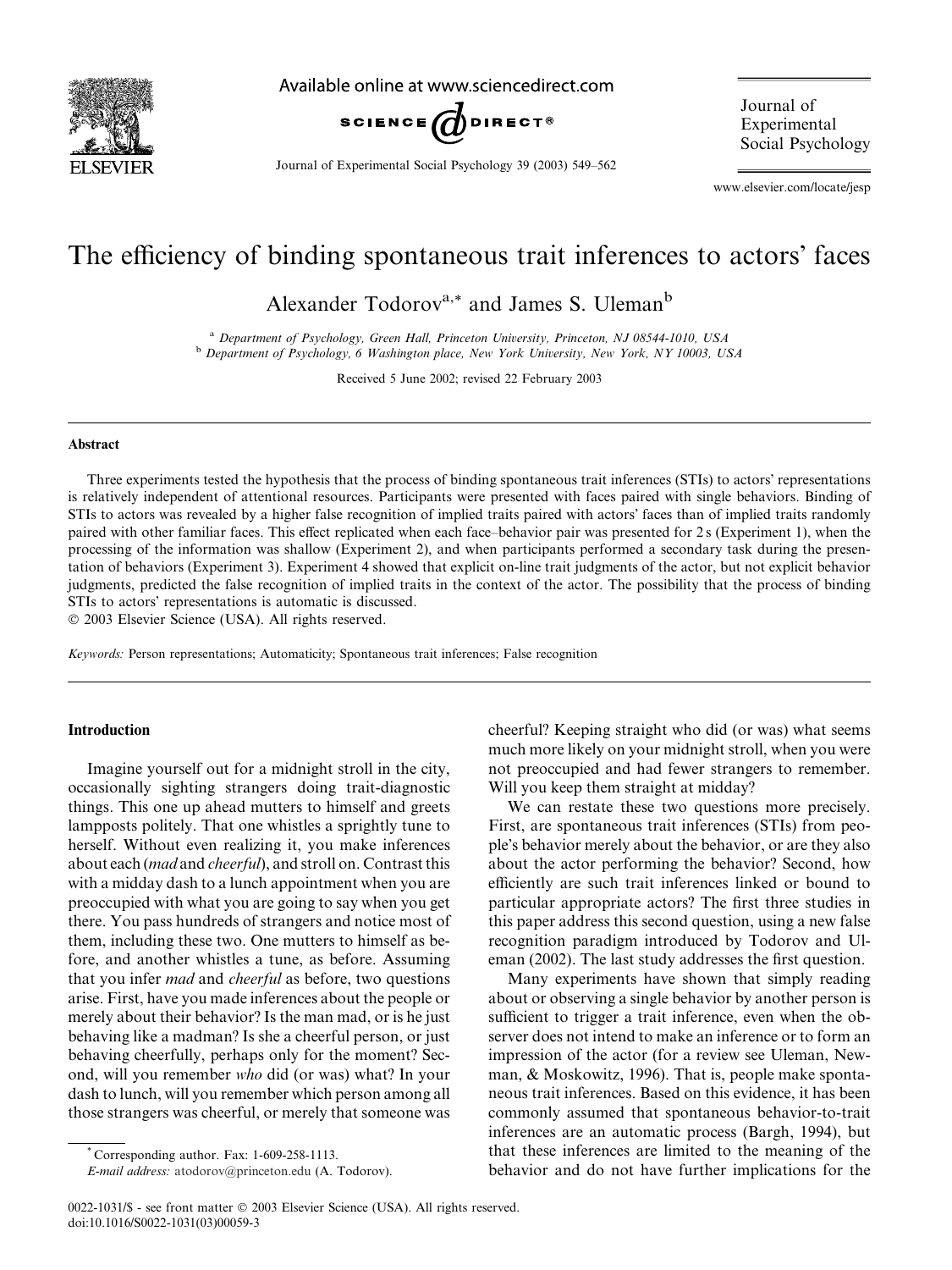actor (Bargh, 1994; Bassili, 1989; Park, 1989; Wyer & Srull, 1989). In other words, such unintended inferences result in higher accessibility of trait concepts in memory but are not linked to the representation of the actor.

However, two recent experimental paradigms have provided convergent evidence strongly suggesting that STIs are about the actor. Both the savings and the false recognition paradigms use faces as critical stimuli. In the savings paradigm (Carlston & Skowronski, 1994; Carlston, Skowronski, & Sparks, 1995), participants are presented with faces paired with behavioral paragraphs implying traits. Later they are asked to learn face–trait pairs. Participants are faster at learning faces paired with traits that were implied in the paragraph presented with the face, than faces paired with new traits, or paired with traits implied in a paragraph about a different face. This facilitation of learning suggests that the trait was previously inferred and linked to the actor's face.

In the false recognition paradigm (Todorov & Uleman, 2002), participants are presented with faces paired with trait implying behavioral sentences (e.g., ''Mary solved the mystery half-way through the book''). Later in a recognition test, participants are presented with the faces paired with trait words (e.g., ''clever'') and asked to decide whether they saw the word in the sentence presented with the face. Participants are more likely to falsely recognize implied traits when these traits are paired with actors' faces than when they are paired with other familiar faces presented earlier in the experiment.<sup>1</sup>

The evidence from the false recognition and savings paradigms suggests that STIs are linked to representations of the actors. However, none of the previous studies using these two paradigms has addressed the automaticity of these inferences. For example, it is possible that behavior-to-trait inferences are automatic (e.g., Bargh, 1994; Lupfer, Clark, & Hutcherson, 1990; Winter, Uleman, & Cunniff, 1985), but that the process of binding these inferences to actor representations depends on the availability of cognitive resources and could be easily blocked by manipulations that interfere with the processing of the behavioral information. The objective of the present research was to address the automaticity of binding STIs to actors.

#### The robustness of actor-linked STIs

Although the previous studies in the savings and false recognition paradigms have not addressed the automaticity of actor-linked STIs directly, several experiments have shown that these inferences are fairly robust. For example, the savings effect (faster learning of face and implied-trait pairs) is unaffected by encoding instructions (Carlston & Skowronski, 1994). This effect seems to be the same for familiarization, memory, and impression formation instructions. In the false recognition paradigm, Todorov and Uleman (2002, Experiment 4) have arrived at similar conclusions, although they showed that memory and impression instructions trigger different processes. Moreover, even under conditions of information overload when participants were presented with 120 unfamiliar faces, each paired with a different behavior, participants linked STIs to the actor representation (Todorov & Uleman, 2002, Experiments 5 & 6).

In both paradigms, actor-linked STIs are not dependent on behavior retrieval. In the false recognition paradigm, the false recognition of implied traits occurs even if participants do not recall or do not recognize the behavior (Todorov & Uleman, 2002, Experiments 5 & 6). Similarly, the savings effect occurs even if participants do not recognize the behavioral paragraphs and the learning task is a week later than the presentation of faces and paragraphs (Carlston & Skowronski, 1994; Carlston et al., 1995).

However, in all previous studies the presentation time of faces paired with behavioral information has been sufficiently long (ranging from 5 to 10s) to allow participants to rehearse the information or develop some consistent strategy for memorizing the information. Also, during this initial presentation participants' only task was to memorize or familiarize themselves with the information. None of the previous experiments used a simultaneous secondary task to tax participants' cognitive resources, or a low-level processing goal that produces shallow processing. Thus, it is not clear whether actor-linked inferences occur when cognitive resources are severely constrained.

# How efficiently are STIs bound to actors?

The first three experiments used the false recognition paradigm (Todorov & Uleman, 2002) to examine the efficiency of STI-actor binding. Efficiency is one characteristic of automatic processes (Bargh, 1994) and includes relative independence of attentional resources. Manipulations that deplete attentional resources include rapid presentation of stimuli (e.g., Bargh & Thein, 1985) and a concurrent cognitive load (e.g., Gilbert & Osborne, 1989). To the extent that a process is robust with respect to such manipulations, the process is efficient. Experiment 1 reported below used rapid pace presentation of face–behavior stimuli, and Experiment 3 put participants under a cognitive load, rehearsing 6-digit numbers. A process can also be efficient in the sense that it occurs even under shallow processing goals

<sup>&</sup>lt;sup>1</sup> To make the recognition task believable, some sentences contain trait words (e.g., ''Mary was clever and solved...''). The rate of correct recognition of presented traits is generally higher than the rate of false recognition of implied traits, indicating that participants are paying attention to the task. If the rates of correct recognition and false recognition were identical, that would suggest that participants perform at a chance level.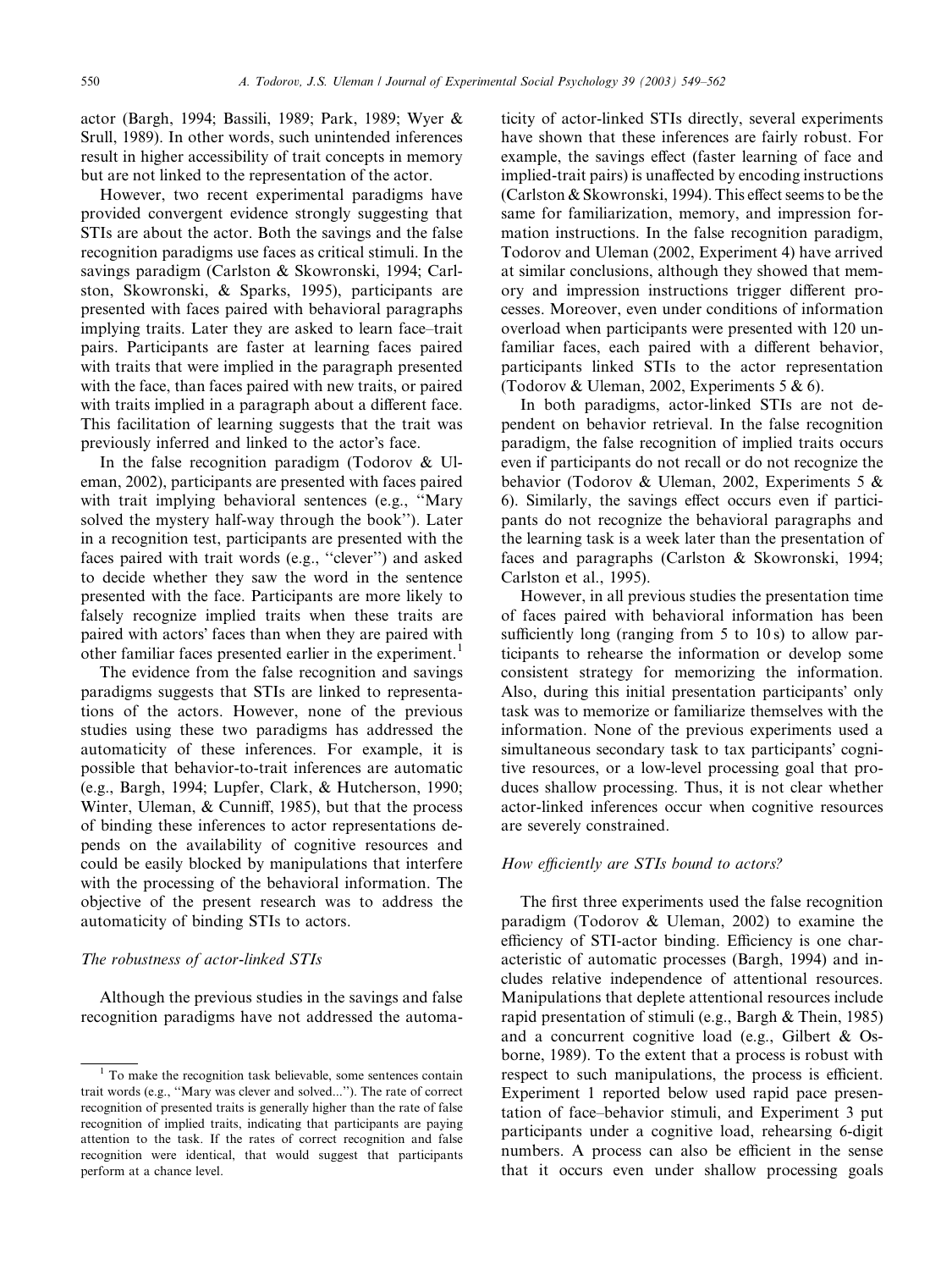(Craik & Lockhart, 1972). In Experiment 2, participants were told that the experiment was about how people process grammatical information in the context of faces and were asked to count the nouns in each sentence.

All three manipulations—rapid pace, cognitive load, and shallow processing—should lead to less accurate recognition performance. Compared with control conditions, participants should be both more likely to falsely recognize traits (whether or not these traits are paired with the actor's face) and less likely to correctly recognize presented traits. More importantly, if binding of STIs to actor representations is relatively independent of attentional resources, participants should be more likely to falsely recognize implied traits paired with actors' faces than implied traits randomly paired with familiar faces, even under these conditions.

# The nature of actor-linked spontaneous inferences

The evidence from the false recognition and savings paradigms clearly shows that people engage in spontaneous inferences and that these inferences are linked to the actor representations. However, the nature of these inferences is ambiguous. We (Todorov & Uleman, 2002) have assumed that these are trait inferences about the actor. However, a simpler assumption is that these are inferences about the meaning of the behavior that are merely associated with actor representations. Indeed, the false recognition and the savings findings do not discriminate between these two assumptions.

Experiment 4 was designed to test whether the false recognition of implied traits reflects spontaneous trait inferences about the actor rather than merely behavioral categorizations associated with the actor representations. We measured on-line trait judgments of the actor (''Is Robert a honest person?'') and on-line behavior judgments (''Is this a honest behavior?''). If spontaneous inferences are inferences about the actor, explicit on-line judgments of the actor, but not on-line behavior judgments, should predict the probability of false recognition of implied traits.

# Experiment 1

In all previous experiments using the false recognition paradigm, each face–behavior pair was presented either for 10 s or for 5 s. In this experiment, the presentation time was reduced to 2 s. This, coupled with the relatively large number of face–behavior pairs (60), reduces the probability of rehearsing the behaviors and other deliberate strategies to memorize the information. The experiment also included a condition in which participants self-paced the presentation of face–behavior pairs, allowing us to estimate the average time that participants prefer to spend studying each face–behavior pair.

Relative to the self-pace condition, participants in the fast-pace presentation condition should be both more likely to falsely recognize traits and less likely to correctly recognize presented traits. More importantly, if actor-linked STIs are efficient, two seconds should be enough for participants to make a trait inference and to associate this inference with the actor. Specifically, they should be more likely to falsely recognize implied traits paired with the actors' faces than implied traits randomly paired with other familiar faces.

In all experiments, the false recognition control trials consisted of familiar faces randomly paired with implied traits. Thus, differences between false recognition of implied and control traits cannot be accounted for in terms of familiarity of either faces or traits. In fact, Todorov and Uleman (2002) found that such control traits are more likely to be falsely recognized than novel control traits. This suggests that randomly paired implied traits provide a more stringent baseline than novel control traits do, against which to compare the false recognition of implied traits paired with actors' faces.

# Method

#### Participants

Twenty-seven undergraduates from the Department of Psychology at New York University participated in the study for partial course credit. Participants were randomly assigned to the two experimental conditions.

# Stimulus material

Sixty behavioral sentences were selected from those collected by Uleman and his students (Uleman, 1988). These were modified so that the pronouns were replaced by personal names. The sentences represented a wide range of behaviors, implying different traits. In the recognition test, each trait word was presented only once. The black and white pictures were of college students from universities other than New York University. To avoid any confounding of faces (e.g., positive expressions) with particular types of behaviors (e.g., positive behaviors), the sentences were randomly paired with faces. All face–behavior pairs were used in Todorov and Uleman (2002, Experiments 5  $\&$  6).

#### Procedures

Participants were told that this was a study of how people remember information. Participants worked individually in soundproof cubicles and instructions were presented by a computer. Participants were told that the experiment consisted of two parts. In the first part, they would be shown pictures of people with information about them and in the second part their memory would be tested. The type of memory test was not specified in the instruction. The experiment started with a practice trial and, if everything was clear to the participant,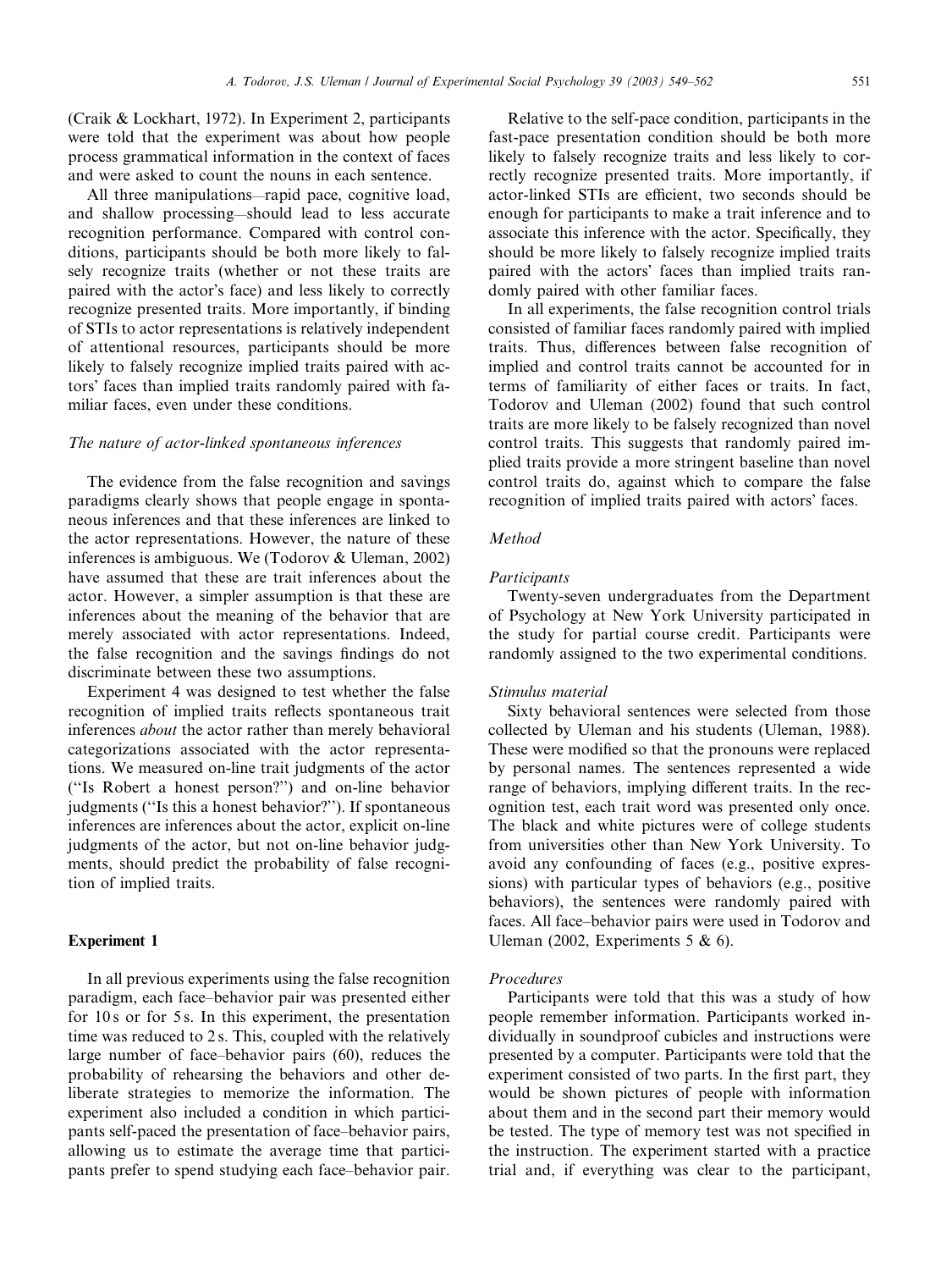continued with the study phase. Each participant was presented with 60 stimulus pairs (trials) of a face and a behavioral sentence. The order of the 60 trials was randomized for each participant by the computer. In the fast-pace presentation condition, each trial (a face plus a sentence) was presented for 2 s. In the self-pace presentation condition, participants decided when to end the trial presentation. The time delay between trials was 2 s. In 20 of the trials, the sentences contained the trait implied by the behavior. In the remaining 40 trials, the sentences only described behaviors.

After the 60 study trials, participants were told that in the second part, they would be presented with the faces from the first part of the experiment, each accompanied by a single word. Their task was to decide whether they saw the word in the sentence about the person. The participant's task was to press the "OLD" key on the keyboard (the ''M'' key, labeled ''OLD'') if they believed that they saw the word in the study phase, or the ''NEW'' key (the ''X'' key, labeled ''NEW'') if they believed that they did not see the word. Participants were asked to work as quickly as possible. In order to familiarize them with the task, they had two practice trials. The face and the sentence from the practice trial in the study phase were presented for 5 s. Then the face was presented with a trait word, which was part of the sentence. Before this trial, participants were reminded about the ''OLD''/''NEW'' decision. All participants pressed the ''OLD'' key. After the trial, participants were told that this was the correct decision and then were presented with a face and a trait word that was not part of the sentence. All participants pressed the ''NEW'' key. Participants were told that this was the correct decision, reminded to work as quickly as possible, and asked to continue with the experiment if everything was clear.

In the test phase, participants were presented with the 60 faces from the study phase each paired with a trait word. The order of the test trials was randomized for each participant by the computer. The trait word was presented below the face. Each test trial stayed on the screen until the participant's response. The next trial followed after 2s. In 20 trials, participants were presented with the faces from the filler sentences, which contained trait words, paired with the trait words actually presented. The remaining 40 faces were randomly divided into two groups of 20 faces. In one of the groups, each face was randomly paired with a trait implied in a sentence about another face from the same group. These 20 face–trait pairs served as control trials. In the other group, each face was paired with the implied trait. These groups of face–trait pairs were counterbalanced in Experiments 5 and 6 reported by Todorov and Uleman (2002). Since there was no effect of this counterbalancing factor, and that was true in the other four experiments reported in that paper, the counterbalancing factor was dropped from the current

experiment. The overall design was a mixed 3 (Trait: presented vs. implied vs. control)  $\times$  2 (Pacing: fast-pace vs. self-pace) ANOVA with the first factor within-subjects and the second between-subjects.

#### Analyses

All analyses were conducted at both the level of participants and the level of stimuli. The analysis at the level of stimuli treats participants as variables and stimuli (face–behavior pairs) as cases. To the extent that the observed effects are robust and generalize across participants and stimuli, both types of analyses should agree.

Given the specific hypotheses, two main analyses were performed. The first analysis was conducted as a manipulation check of the procedures. It collapsed across the false recognition of implied and control traits, and compared false recognition and correct recognition in the two experimental conditions. This 2 (Trait Presentation: presented vs. implied)  $\times$  2 (Pacing) ANOVA was performed to establish that overall accuracy decreased under the fast-paced presentation. In all experiments, correct recognition was significantly higher than the false recognition. Because these effects are not theoretically relevant, we do not report these main effects. We do, however, report the interaction of Trait Presentation and the other experimental condition.

A second 2 (Implied Trait: actor vs. control)  $\times$  2 (Pacing) ANOVA compared rates of false recognition of implied and control traits as a function of the experimental condition. This is the most critical analysis, because it tests the hypotheses that implied traits are associated with the actor and that this effect is not dependent on presentation pace.

# Results

#### Manipulation checks

In the self-pace condition, the average time for reading a sentence paired with a face was  $6.29 \text{ s.}^2$ . This was significantly longer than 2 s,  $t(12) = 8.93$ ,  $p < .001$ .

<sup>2</sup> Todorov and Uleman (2002, Experiment 4) showed that participants under memory instructions were less likely to falsely recognize implied traits when each face–behavior pair was presented for 10 s than for 5 s. Consistent with this finding, correlational analysis at the level of the stimuli in the self-pace condition showed that the probability of false recognition of implied traits was highly correlated with reading times,  $r(20) = -.61$ ,  $p < .005$ . The longer the reading time, the less likely the false recognition of the implied trait was. These findings suggest that participants made fast trait inferences, but that the additional presentation time allowed them to create a more detailed behavioral representation. Correspondingly, they were less likely to confuse the inference with the perception of the trait. Importantly, the manipulation of the presentation time in Experiment 4 of Todorov and Uleman (2002) did not affect the false recognition of control traits. Similarly, the correlation in the self-pace condition between the false recognition of control traits and reading times was not significant  $(r = .24)$ .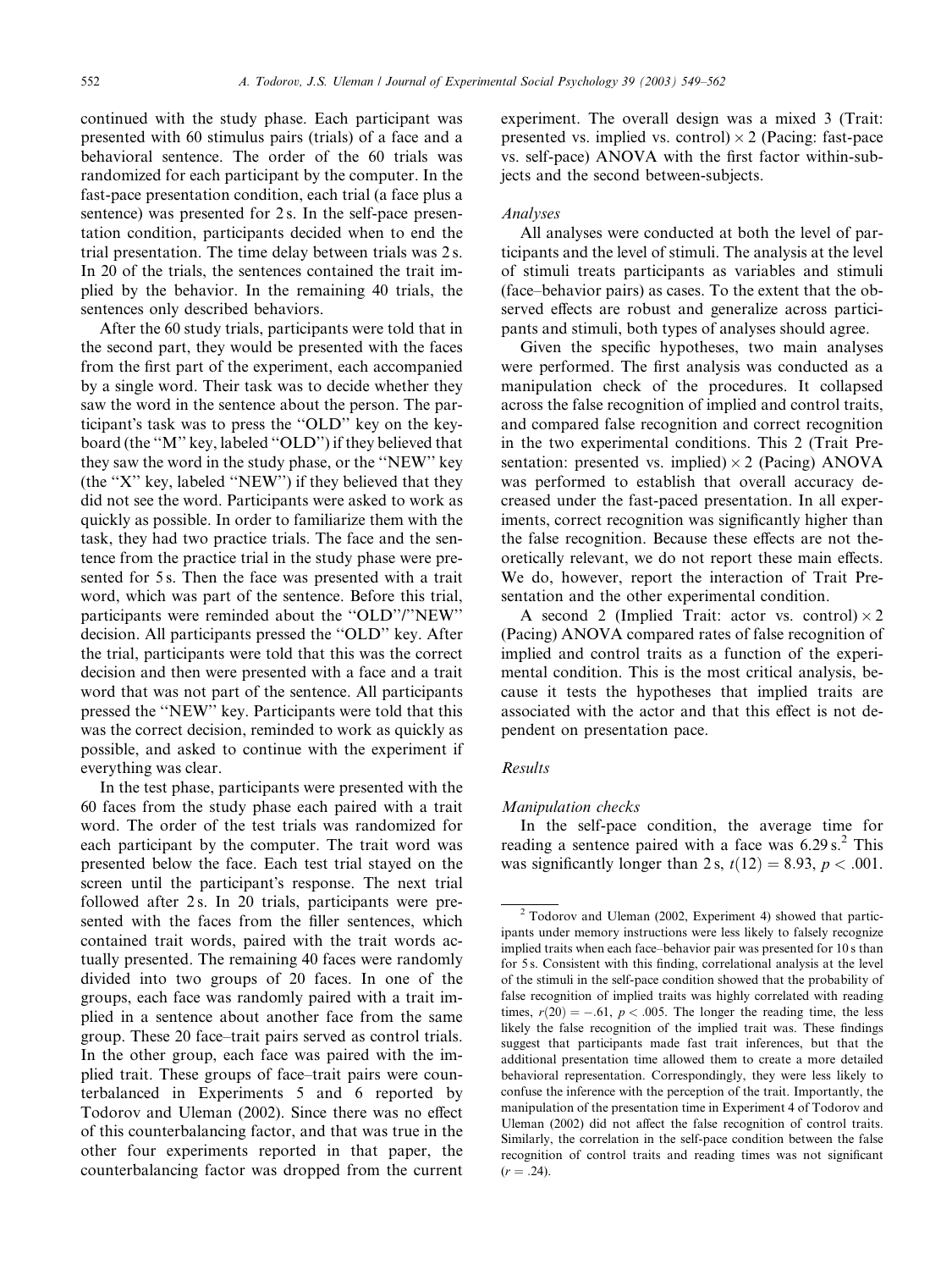The analysis collapsing across the false recognition of implied and control traits showed a reliable interaction of Trait Presentation and Pacing,  $F(1, 25) = 13.76$ ,  $p < .001$ , indicating that the fast-pace presentation led to both a lower rate of correct recognition of presented traits and a higher rate of false recognition of implied traits. The interaction was also significant at the level of the stimuli,  $F(1, 58) = 41.64, p < .001$ . Participants in the 2-s condition were less likely to correctly recognize presented traits  $(M = .66, SD = .12)$  than participants in the self-pace condition ( $M = .77$ ,  $SD = .12$ ),  $t(25) = 2.35$ ,  $p < .027$ , and  $t(19) = 3.41$ ,  $p < .003$  for stimuli. Participants in the 2-s condition were also more likely to falsely recognize traits ( $M = .43$ ,  $SD = .13$ ) than participants in the selfpace condition  $(M = .28, SD = .16), t(25) = 2.72,$  $p < .012$ , and  $t(39) = 6.40$ ,  $p < .001$  for stimuli.

#### False recognition of traits

As shown in Fig. 1, the analysis of the false recognition responses showed that across both conditions participants were more likely to falsely recognize actor implied traits ( $M = .46$ ,  $SD = .20$ ) than control traits  $(M = .24, SD = .16), F(1,25) = 42.48, p < .001$ . This effect was also significant at the level of the stimuli,  $F(1, 38) = 24.25$ ,  $p < .001$ . The Implied Trait  $\times$  Pacing interaction was not significant for either analysis,  $Fs < 1$ . The lack of significant interaction indicates that the effect was equivalent for both pacing groups. If anything, in the 2-s condition the effect size  $(r = .87)$  was slightly larger than the effect size  $(r = .74)$  in the selfpace condition.

#### Discussion

As expected, the fast-pace presentation of face–behavior pairs reduced the overall accuracy of participants. Participants in this condition were both less likely to recognize presented traits and more likely to falsely recognize other traits. More importantly, the reduced presentation time did not affect the difference between the false recognition of implied traits with actors and the false recognition of control traits. Although this presentation rate was three times faster than the self-pace rate, participants in the fast-pace condition were just as likely as participants in the self-pace condition to associate the implied trait with the actor. This suggests that STIs and actors were linked on-line within 2 s. Note that these 2 s include the comprehension of the behavioral information and the integration of this information with the perception of the face.

# Experiment 2

Experiment 2 manipulated the encoding goals of participants. They were either given memory instructions as in Experiment 1 or were asked to count the nouns in each sentence, ostensibly as part of a task on grammatical processing in the context of faces. Because the latter instruction does not require elaborating on the behavioral meaning or processing the actor's face, it should lead to shallow information processing. In explicit memory tasks, where participants are asked to



Fig. 1. Mean proportion of 'OLD' recognition responses as a function of face–trait pairing, type of trait, and experimental condition (Experiment 1).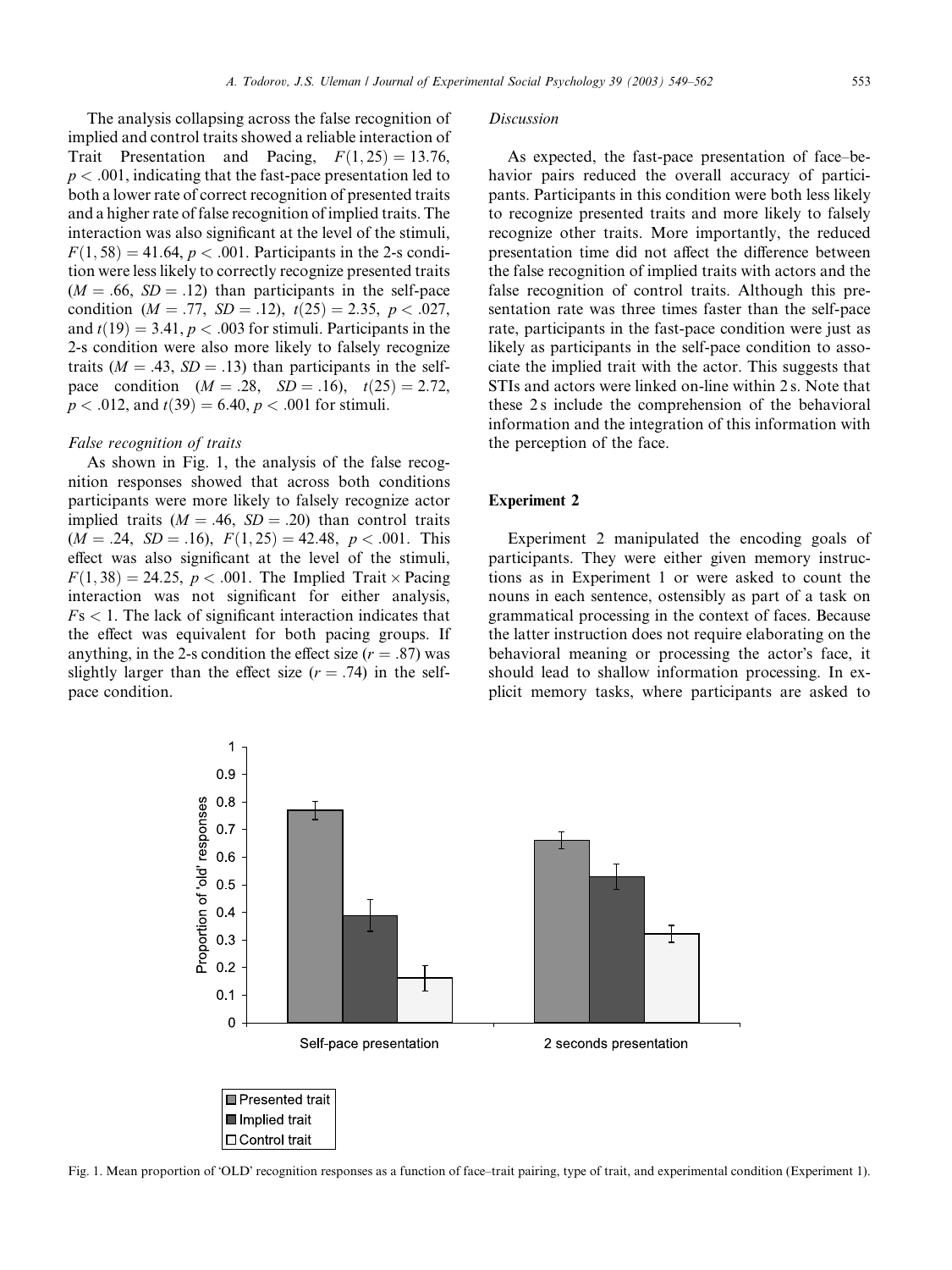# recall or recognize information, shallow processing results in poor memory for the material (e.g., Craik & Lockhart, 1972). One explanation for this effect is that shallow processing does not facilitate the formation of links between the studied materials that can serve as retrieval cues in a later test (e.g., Craik & Tulving, 1975).

This is especially relevant in the false recognition paradigm which tests for links between actors and inferences. If such links can be formed only after careful elaborative processing of the information, then shallow processing should prevent the formation of such links. In fact, there is some evidence in the literature that STIs do not occur under conditions of shallow processing. Using the cued recall paradigm, in which implied traits serve as retrieval cues for studied behavioral sentences, Uleman and Moskowitz (1994) showed that STIs virtually disappear when participants' task does not involve processing the meaning of the sentences (e.g., checking each word for a particular phoneme).

The shallow processing instructions also control the type of learning or rehearsal strategies that participants might use. Under memory instructions participants can pursue a variety of strategies for memorizing the material, and these strategies might include elaborating on the actor's personality. In addition, it is possible that faces paired with behavioral information trigger automatic impression formation goals (see Bargh, 1990, and Bargh & Barndollar, 1996 on automatic goals). If this is the case, then the trait inferences that occur may not be spontaneous after all, despite the memory instructions. Todorov and Uleman (2002, Experiment 4) provided evidence against this hypothesis by showing that memory and impression instructions are affected differentially by the presentation time of face–behavior stimuli. Whereas doubling this time did not affect the false recognition of implied traits under impression instructions, it substantially reduced the false recognition under memory instructions. However, it is possible that some participants in the memory condition pursued impression goals. Thus a second objective of this experiment was to provide additional, more direct evidence against the hypothesis that associating inferred traits with actors is driven by automatic impression formation goals.

If participants associate the inferred trait with the actor, they should be more likely to falsely recognize implied than control traits in both memory and shallow processing conditions. At the same time, shallow processing should lead to lower recognition accuracy.

# Method

#### **Participants**

Thirty-eight undergraduates from the Department of Psychology at NYU participated in the study for partial course credit. They were randomly assigned to the two experimental conditions.

#### Procedures

In the shallow processing condition, participants were told that this was a study of how people process grammatical information in the context of faces. They were told that on each trial they would see a face and a sentence, and that their task would be to count the nouns in each sentence. Participants were also told to read the information carefully because they would be asked additional questions at the end of the experiment. After a practice trial and a correct response to it, the study phase of the experiment began. Each face–behavior pair was presented for 5s and immediately followed by a noun judgment. Participants pressed the number on the keyboard corresponding to the number of nouns in the sentence. The order of the trials was randomized for each participant, and the delay between trials was 2 s. In the memory condition, participants followed the same procedures as in Experiment 1 except that each face–behavior pair was presented for 5 s.

After 60 face–behavior pairs, participants took the word recognition test using the same procedures as in Experiment 1. The overall design was a mixed 3 (Trait: presented vs. implied vs. control)  $\times$  2 (Goal: counting nouns vs. memory) ANOVA with the first factor withinsubjects and the second between-subjects. The same types of analyses were performed as in Experiment 1.

# Results

## Manipulation checks

The analysis collapsing across the false recognition of actor-implied and control-implied traits revealed a significant Trait Presentation (presented vs. implied)  $\times$  Goal interaction,  $F(1, 36) = 10.06$ ,  $p < .003$ , also significant at the level of the stimuli,  $F(1, 58) = 12.57$ ,  $p < .001$ . Participants with the memory goal were more likely to correctly recognize presented traits ( $M = .71$ ,  $SD = .17$ ) than those counting nouns ( $M = .59$ ,  $SD = .15$ ),  $t(36) = 2.15$ ,  $p < .039$ . This was also significant at the level of stimuli,  $t(19) = 2.43$ ,  $p < .025$ . Participants with a memory goal were also less likely to falsely recognize traits  $(M = .42, SD = .18$  vs.  $M = .34$ ,  $SD = .16$  respectively),  $t(36) = 1.43$ ,  $p = .16$ . Although the latter effect was not significant, it was in the predicted direction and significant at the level of the stimuli,  $t(39) = 2.59$ ,  $p < .014$ .

# False recognition of traits

Participants were more likely to falsely recognize actor-implied traits ( $M = .48$ ,  $SD = .22$ ) than control traits  $(M = .27, SD = .15), F(1,36) = 65.46, p < .001,$ for participants and  $F(1, 38) = 28.12$ ,  $p < .001$ , for stimuli. However, this effect was qualified by a significant Implied Trait (actor vs. control)  $\times$  Goal interaction,  $F(1, 36) = 4.99$ ,  $p < .032$ , for participants, and  $F(1, 38) = 4.19$ ,  $p < .048$ , for stimuli (Fig. 2, left and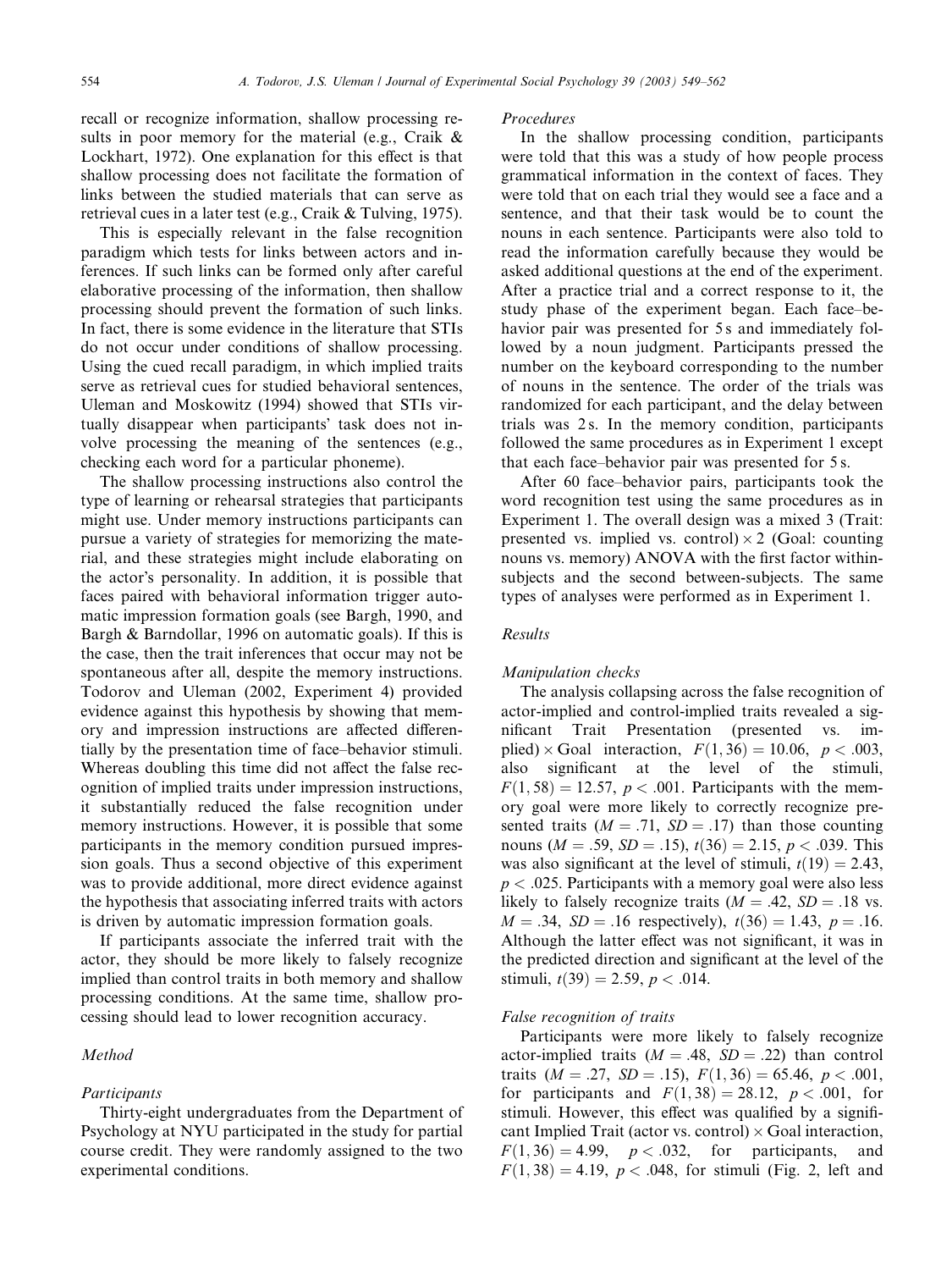

Fig. 2. Mean proportion of 'OLD' recognition responses as a function of face–trait pairing, type of trait, and experimental condition (Experiment 2, left and center; Experiment 3 on the right).

center). The effect of higher false recognition of implied traits relative to control traits was weaker in the shallow processing condition than in the memory condition. Nevertheless, although the effect was reduced in this condition, it remained reliable,  $t(18) = 4.43$ ,  $p < .001$ , for participants, and  $t(38) = 3.03$ ,  $p < .004$ , for stimuli. The effect size in this condition  $(r = .72)$  was comparable to the effect size in the memory condition ( $r = .85$ ).

#### Accuracy of noun counting

In the shallow processing condition, participants' decisions about the number of nouns were correct on 60.3% of the trials, indicating that the task was difficult. It is possible that the false recognition of actor-implied traits was higher than that of control traits only when participants were inattentive to the primary task (counting the nouns in the sentence). That is, when participants did not pay attention to the primary task, they would have been more free to pursue other processing goals. To rule out this possibility that our effect depends on inattention to noun counting, the data in the shallow processing condition were analyzed as a function of accuracy in counting nouns. If participants associate the inferred trait with the actor efficiently, the accuracy of noun counts should not affect the difference between the false recognition of actor-implied and control traits. In contrast, if this difference depends on inattention to the primary task on some trials, the false recognition of actor-implied traits should be higher than the false recognition of control traits only on trials when participants got the noun count wrong.

The data were analyzed in a 2 (Noun Count: correct vs. incorrect)  $\times$  2 (Implied Trait: actor vs. control) repeated measures ANOVA. The only significant effect was the effect of Implied Trait,  $F(1, 18) = 17.89$ ,  $p < .001$ ; all other  $Fs < 1$ . Thus, the false recognition effect under shallow processing reported above did not occur because of occasional inattention to the noun counting task.

# Discussion

The shallow processing of behavioral information had similar effects on recognition performance as the fast-pace presentation in Experiment 1. Participants in the shallow processing condition were more likely to falsely recognize-implied traits, and less likely to correctly recognize presented traits than participants in the memory condition. More important, in both conditions participants were more likely to falsely recognize actor implied than control traits, although this effect was somewhat reduced in the shallow processing condition. The difference between the false recognition of actorimplied traits and control-implied traits in the shallow processing condition cannot be explained in terms of inattention to the primary task of counting nouns.

Thus, even when the participants' goal did not involve processing the behavioral information in relation to the actor's face, participants associated the implied and inferred trait with the actor. This suggests that the occurrence of actor-linked STIs requires minimal processing of behavioral information. Interestingly, this finding is inconsistent with findings from the cued recall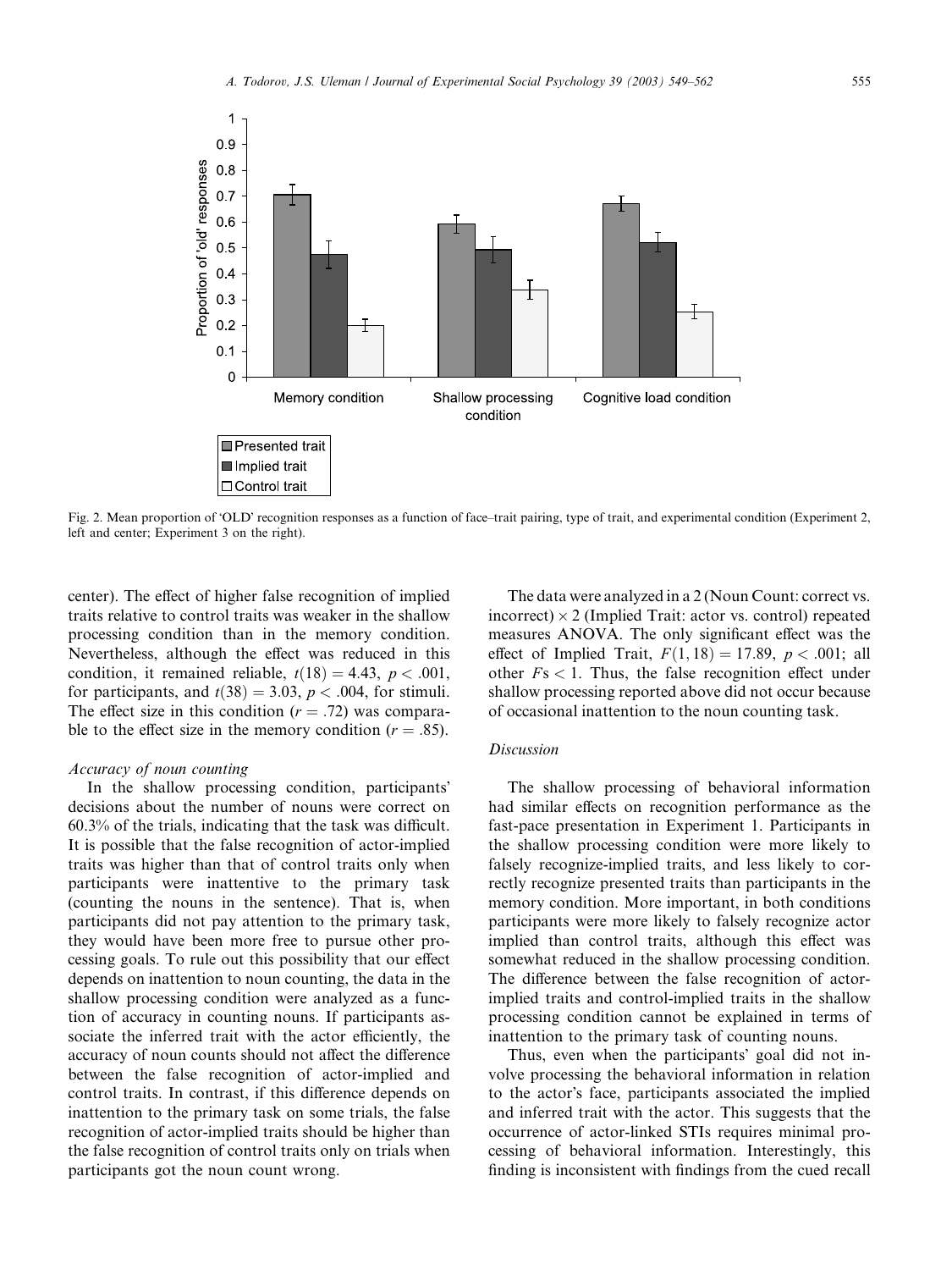paradigm (Uleman & Moskowitz, 1994) that failed to provide conclusive evidence that STIs are linked to the actor's representation. The two major differences between the cued recall and the false recognition paradigms are that the latter uses faces as critical stimuli and exploits both actor-to-trait and trait-to-actor links. Cued recall does not use such strong individuating information as faces and only exploits trait-to-actor links.

This experiment also provided evidence against the hypothesis that some of the actor-linked STIs are driven by automatic impression formation goals. Participants goals in the shallow processing condition clearly did not entail making any inferences about the actor or elaborating on the information in any way. In fact, this was confirmed by the poor memory performance in this condition. Nevertheless, participants formed links between the actor's face and the implied trait.

#### Experiment 3

The first two experiments showed that actor-linked STIs occurred when the presentation pace of face-behavior stimuli was rapid and when the behavioral information was processed shallowly. Experiment 3 used an additional manipulation intended to interfere with strategic or controlled but not automatic processing. Participants processed the face–behavior stimuli under cognitive load. Each trial consisted of a presentation of a 6-digit number followed by the presentation of a face– behavior pair and then a number recognition task. Participants had to rehearse the 6-digit number while reading the behavioral information, and then recall it. Cognitive load is one of the most frequently used manipulations for testing the efficiency of a cognitive process (Bargh, 1994). Efficient processes should not be affected by the depletion of attentional resources under a cognitive load such as digit rehearsal.

# Method

# Participants

Twenty-one undergraduates from the Department of Psychology at NYU participated in the study for partial course credit.

## Procedures

Participants were told that this was a study of how people process two types of information simultaneously. They were told that each trial would start with a 6-digit number presented for 2s, followed by a face and a sentence presented for 5 s, followed by a number recognition task. Their task was to start rehearsing the number and, while rehearsing the number, to read the information presented with the face on each trial. Each face–behavior pair was followed by a number recognition task. The delay between the face–behavior pair and the recognition task was 500 ms. On half of the 60 trials the number was the same as the one presented before the face–behavior pair, and on the other half the number was different. The participants' task was to press the "OLD" key (the "M" key on the keyboard) if the number was the same or the ''NEW'' key (the ''X'' key on the keyboard) if the number was different. Participants were told to read the information carefully because their memory would be tested later in the experiment. The memory test was not specified further.

Each of the 60 study trials consisted of a 6-digit number followed by a face–behavior pair followed by a number recognition task. Participants started with a practice trial and were given feedback for this trial. Then they continued with two new practice trials, and after the task was clear, they proceeded with the study phase of the experiment. The order of the trials was randomized for each participant, and the delay between trials was 2 s. The 60 6 digit numbers were randomly generated from a uniform distribution (100000, 999999). For example, one of the numbers was 783891. For the number recognition test, half of the numbers were changed to a different number by replacing one of the digits with a different digit close to the original digit (e.g., 783891 changed to 784891). After the 60 trials, participants were given the word recognition test. The procedures for this test were the same as in Experiments 1 and 2.

Experiment 3 did not include a between-subjects control condition because participants were drawn from the same population, during the same semester, as in Experiments 1 and 2.

## Results

#### Manipulation checks

Because this experiment did not include a control condition, we compared the participants' performance with the self-pace condition in Experiment 1 and the memory condition in Experiment 2. Relative to both conditions, participants under cognitive load were less likely to correctly recognize presented traits  $(M = .67, )$  $SD = .13$ ) and more likely to falsely recognize implied traits ( $M = .39$ ,  $SD = .13$ );  $F(1, 32) = 14.64$ ,  $p < .001$ , for the interaction with the self-pace condition at the level of participants, and  $F(1, 58) = 41.87$ ,  $p < .001$ , at the level of stimuli; and  $F(1, 38) = 3.82, p < .058$ , for the interaction with the memory condition at the level of participants, and  $F(1, 58) = 5.04$ ,  $p < .029$ , at the level of stimuli.

# False recognition of traits

Participants under load were more likely to falsely recognize actor implied traits ( $M = .52$ ,  $SD = .18$ ) than control-implied traits ( $M = .25$ ,  $SD = .13$ ),  $t(20) = 7.78$ ,  $p < .001$ , effect size  $r = .82$  (see Fig. 2, right side), as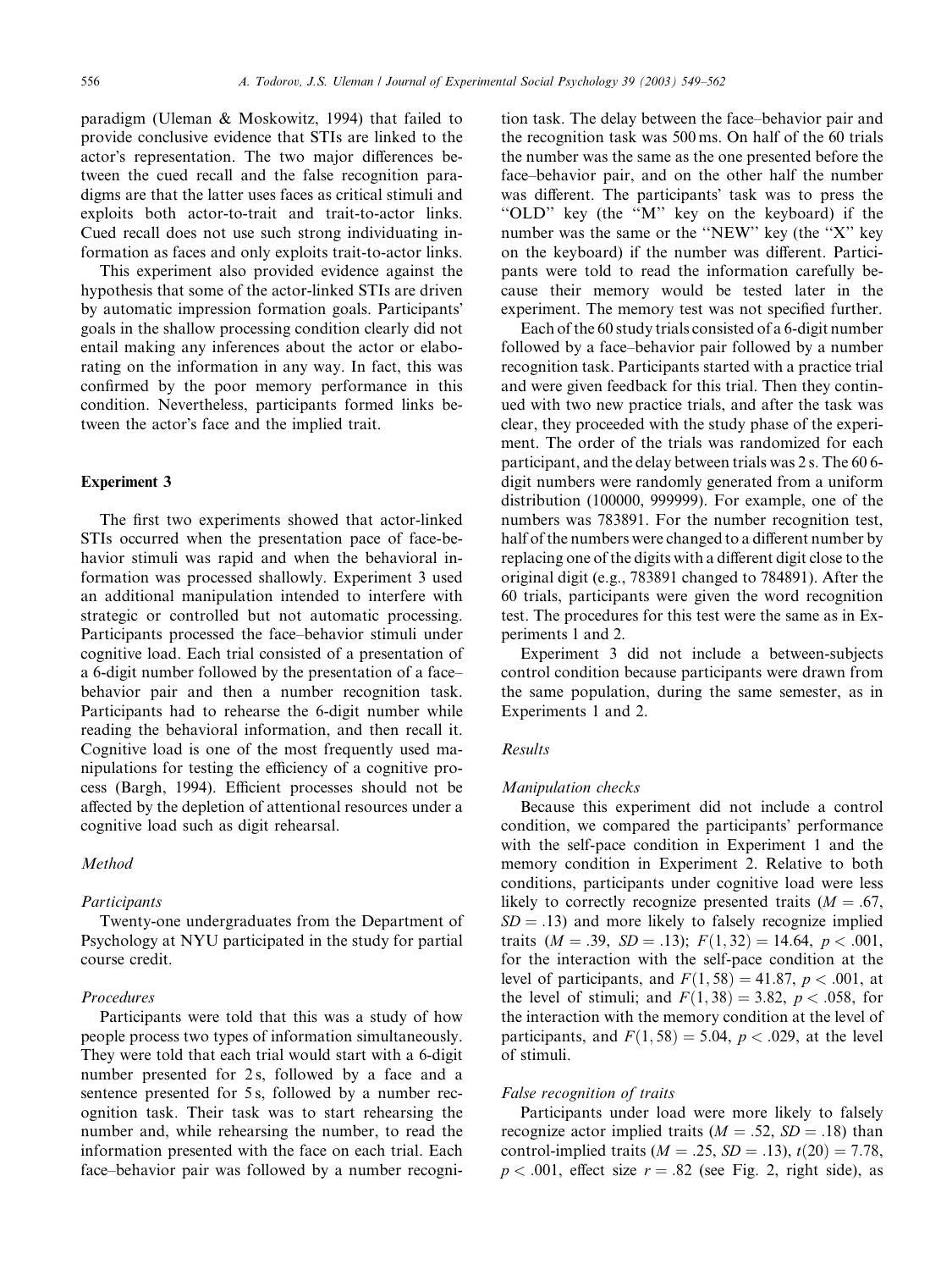predicted. This effect was also significant at the level of the stimuli,  $t(38) = 7.93$ ,  $p < .001$ .

#### Accuracy of number recognition

The average accuracy on the number recognition task was .82. This proportion was significantly higher than the chance level of .50,  $t(20) = 13.55$ ,  $p < .001$ , but significantly lower than the perfect performance of 1,  $t(20) = 7.37$ ,  $p < .001$ . As in Experiment 2, the data were also analyzed as a function of the response to the primary (number recognition) task. The only significant effect found by this 2 (Response to number recognition task: correct vs. incorrect)  $\times$  2 (Implied Trait: actor vs. control) repeated measures ANOVA was the effect of trait,  $F(1, 20) = 21.73$ ,  $p < .001$ ; other  $Fs < 1$ . Thus, the predicted effect did not depend on inattention to the cognitive load task.

# Discussion

Consistent with the findings of Experiments 1 and 2, participants were more likely to falsely recognize actorimplied than control-implied traits. And as in Experiment 2, this difference cannot be explained in terms of inattention to the other task (counting nouns in Experiment 2 and number recognition in the current experiment). Even when participants had to perform two tasks simultaneously, they were able to link the inferred trait to the actor's representation. This finding, coupled with the same finding in the fast-pace presentation condition in Experiment 1, suggests that making actorlinked STIs is a highly efficient process.

#### Experiment 4

Are STIs about the actor, or merely about the behavior and linked to the actor? Are people inferring that Mary is a clever person, or merely did something clever? If STIs are about the actor rather than merely about the behaviors, then measures of person inferences, but not of behavior inferences, should predict the probability of false recognition of implied traits. Todorov and Uleman (2002) provided evidence that explicit person judgments on the implied traits predicted the false recognition of these traits in the context of the actor's face. However, this study did not include a comparable measure of behavior inferences.<sup>3</sup> Given that person inferences are

grounded in the meaning or trait diagnosticity of the behavior, it is plausible that person inferences are confounded with behavior inferences. The objective of Experiment 4 was to partial out the effects of person inferences and behavior inferences on false recognition.

In Todorov and Uleman (2002), trait judgments of the actor predicted the false recognition of implied traits even though the procedures used to collect the judgments and to measure the false recognition were clearly different. The actor judgments were measured on 11 point scales in a questionnaire study, in which each participant made three different trait judgments of the actor (on the implied trait, on a novel unrelated trait, and on an antonym of the implied trait). In the current study, we measured both on-line judgments of the actor and on-line judgments of the behavior with procedures similar to the experimental procedures of Experiments 1, 2, and 3. Participants were asked to make either person judgments or behavior judgments. In the case of person judgments, each face–behavior pair was presented for 5 s, and immediately after this presentation participants were asked to make a Yes/No trait judgment of the actor. In the case of behavior judgments, each behavior was presented for 5s, and participants were asked to make a Yes/No trait judgment of the behavior (whether the trait characterized the behavior).

If the false recognition of implied traits reflects spontaneous person inferences made during the presentation of the faces with behaviors, then it should be predicted by explicit person judgments. Alternatively, if the false recognition reflects spontaneous behavior inferences, it should be predicted by explicit behavior judgments. The critical test of these hypotheses requires mediation or partial correlation analyses because prominent models of dispositional inferences (Gilbert & Malone, 1995; Trope, 1986) assume that dispositional (person) inferences follow initial behavior inferences. Further, these inferences are highly correlated (e.g., Trope & Alfieri, 1997). Thus, person inferences can be correlated with false recognition by virtue of their correlation with behavior inferences. If this is the case, the correlation between person judgments and false recognition should be reduced substantially after the effect of behavior inferences is controlled for. In contrast, if false recognition reflects spontaneous person inferences, this correlation should not be affected. Moreover, the correlation of behavior inferences and false recognition should drop to zero after the effect of person inferences is controlled for.

In this experiment, we also measured the response times for the person and behavior judgments, and collected additional measures that could be related to the false recognition of implied traits. These measures included the language frequency of the trait words (Francis & Kucera, 1982) and their valence. We expected that none of these variables would be a significant predictor of the false recognition of implied traits,

 $3 \text{ Todorov}$  and Uleman (2002) included a measure of the probability of generating the trait given the behavior. This probability was calculated during the process of compiling the behavioral sentences (Uleman, 1988). This measure did not correlate with any of the relevant measures either in Todorov and Uleman's studies  $(2002)$  or in the current studies, most likely because of the nature of the task (trait generation vs. trait judgment). For example, the correlation of this measure with the behavior judgments measured in the current experiment was. 07.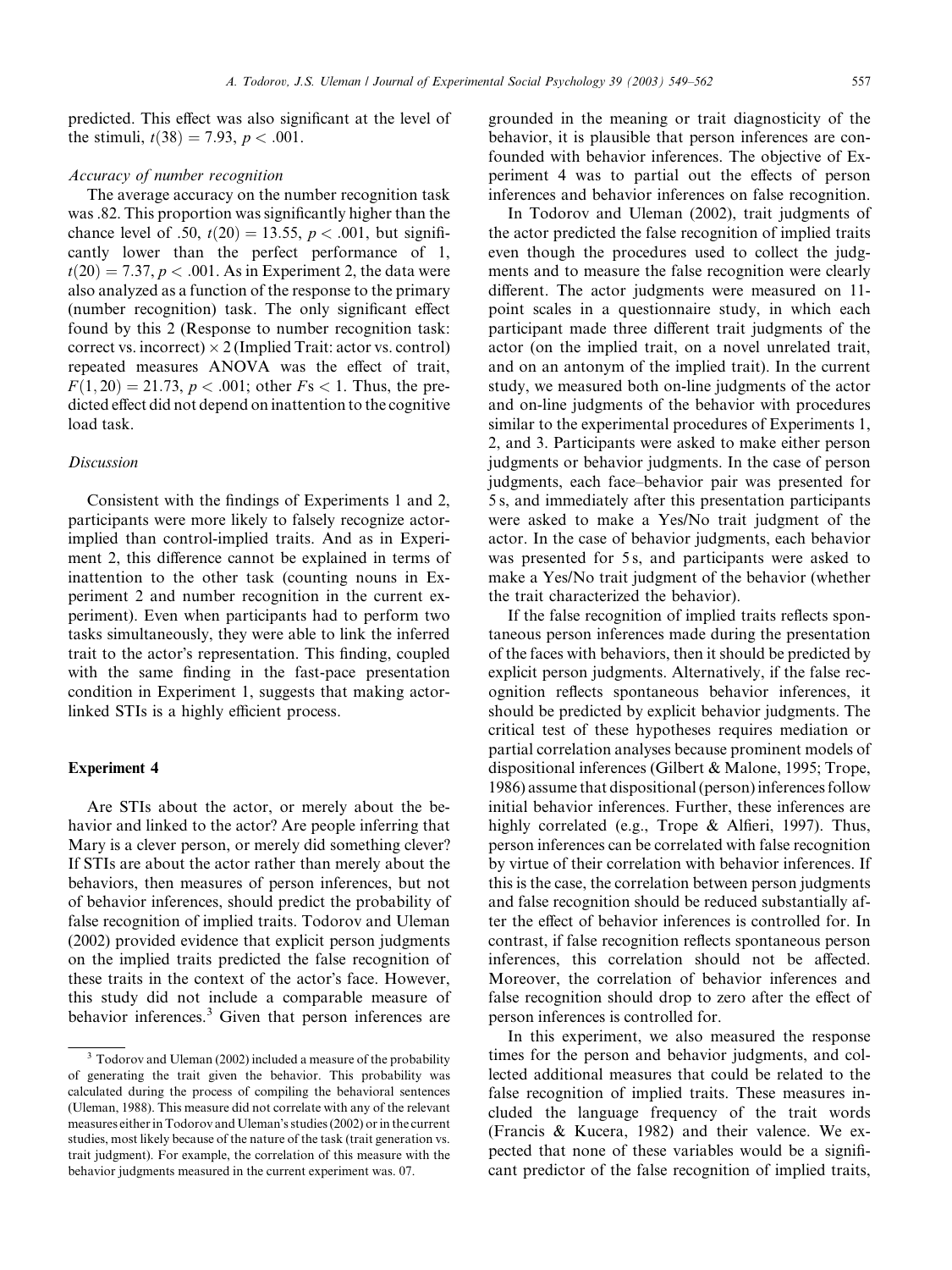once the analysis controlled for the trait judgments of the actor.

The analyses could be performed only at the level of stimuli and not at the level of participants, because false recognition measures unintentional inferences and judgments measure intentional inferences about the same actors. An advantage of the analysis at the level of stimuli is that the judgment measures—e.g., the probability of attributing the trait to the actor given the actor's behavior—could be used as predictors of the false recognition measures in each experimental condition of the experiments above and across experimental conditions. If the false recognition of implied traits reflects automatic on-line inferences about the actor, the strength of the relation between the probability of false recognition and the probability of attributing the trait to the actor should not vary as a function of the processing conditions in the experiments above.

#### Method

# Participants

Ninety-eight undergraduates from the Department of Psychology at NYU participated in the study for partial course credit (53 made person judgments and 45 made behavior judgments).

#### Procedures

In the person-judgment part of the study, participants were told that this was a study about judgments of other people, that on each trial they would be presented with a person's face and a sentence describing the person for 5 s, and that they would make a judgment about the person. Participants were presented with the 40 face– behavior pairs that were used in Experiments 1–3 and did not contain trait words. Each face–behavior pair was followed by a trait judgment. In the false recognition experiments above, each face was paired with the implied trait in the recognition test for 20 of the face– behavior pairs. In the present study, each of these 20 face–behavior pairs was followed by a judgment about the implied trait. For example, a face was presented with the sentence ''Richard dusted and vacuumed his room every day.'' for 5 s, followed by the question ''Is Richard a neat person?'' If participants believed that the answer was "Yes," they pressed the "YES" key (the "M" key on the keyboard). If they believed that the answer was ''No,'' they pressed the ''NO'' key (the ''X'' key on the keyboard). Each of the remaining 20 face–behavior pairs was followed by a judgment about an unrelated trait that was implied about another face. These were the control trials in Experiments 1–3. The order of trials (face–behavior pair followed by Yes/No trait judgment) was randomized for each participant, and the delay between trials was 2s. Participants started with four practice trials to become familiar with the task.

In the behavior-judgment study, participants were told that this was a study about judgments of behaviors. The procedures were the same as in the person-judgment study with the exception that on each trial, participants were presented with only a behavior and made a Yes/No judgment about the trait meaning of the behavior. For example, the sentence ''Richard dusted and vacuumed his room every day.'' was followed by the question ''Is this a neat behavior?''

## Analyses

The probability of attributing the trait to the actor was computed for each face–behavior pair.<sup>4</sup> Similarly, the probability of characterizing the behavior as representing the trait was computed for each behavior. These two variables were used as predictors of the false recognition of traits at the level of stimuli. The probability of false recognition of traits was computed for each face–trait pair in each experimental condition of Experiments 1–3 (2 s presentation, 5 s presentation, shallow processing, self-pace, and cognitive load). The analyses also included the probability of false recognition of traits from the relevant conditions of Experiments 5 and 6 reported in Todorov and Uleman (2002). These two experiments used the same procedures as the memory condition in Experiment 2 except that participants were presented with 120 rather than 60 face–behavior pairs and made 120 word recognition decisions.

# Results

# Manipulation checks

Participants who made person judgments were more likely to attribute the implied trait to the actor (.85) than the control trait (.29),  $t(52) = 24.79$ ,  $p < .001$ . This difference was also significant at the level of stimuli,  $t(38) = 8.36$ ,  $p < .001$ . Participants were also faster to make person judgments about the implied trait (1884 ms) than about the control trait (2499 ms),  $t(52) = 6.40, p < .001, \text{ and } t(38) = 4.89, p < .001, \text{ for }$ stimuli. The pattern of data was the same for participants who made behavior judgments. Behaviors were more likely to be judged as exemplifying the implied

<sup>4</sup> The mean response times for positive person and behavior judgments (''Yes'' responses) were also calculated for each face– behavior pair. Judgment speed is an indication of the strength of the trait implication. Thus, faster judgments should result in a higher rate of false recognition of implied traits. The correlations between mean judgment times and false recognition rates were not as strong as the correlations of false recognition rates with the judgments themselves. But in all experimental conditions these correlations were negative, indicating that faster judgments were associated with more false recognition errors. Across experimental conditions, the correlation of mean false recognition with the response times for person judgments was  $-48$ ,  $p < .032$ . With the response times for behavior judgments, it was  $-.44, p < .055$ .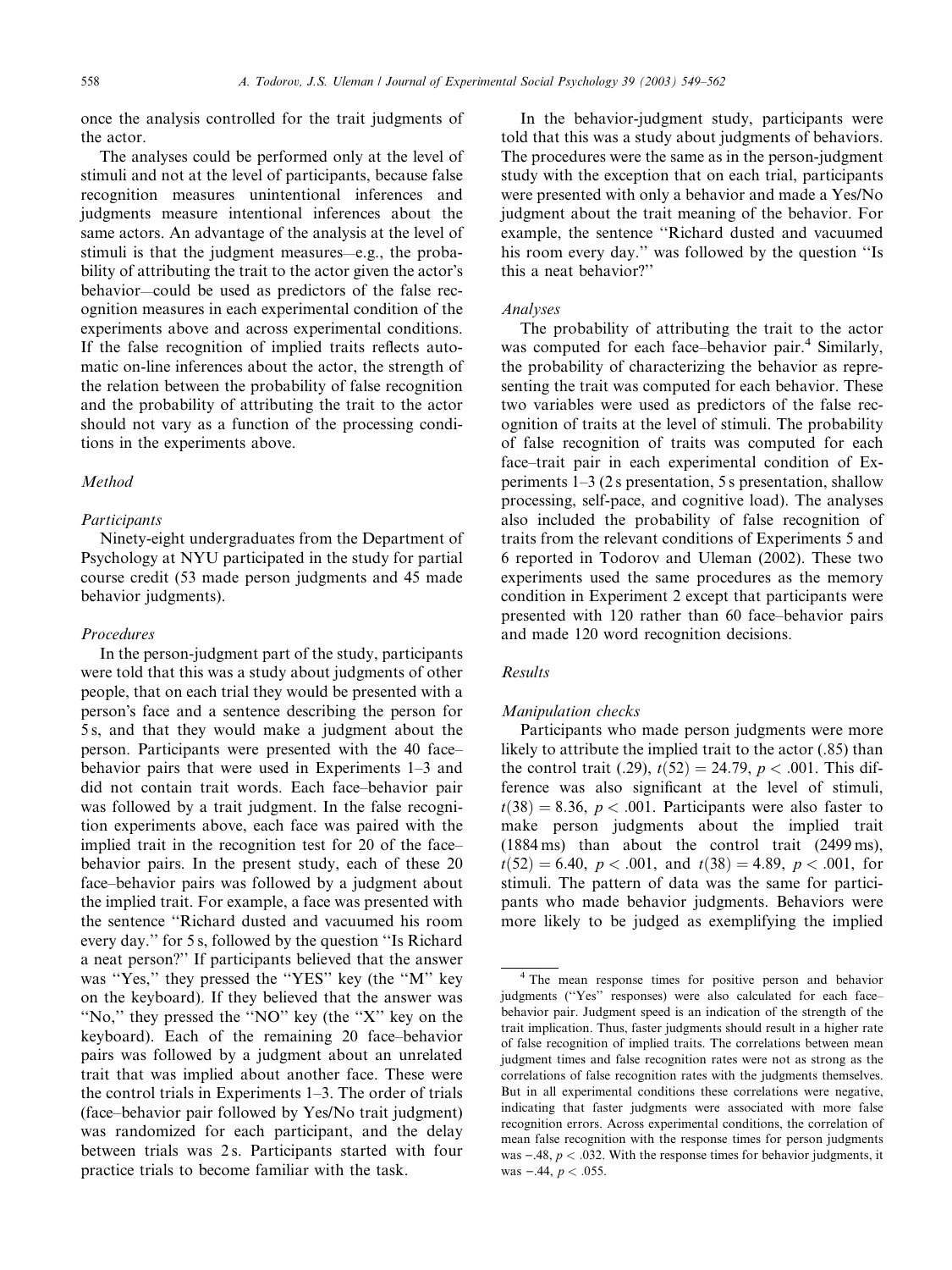Table 1

| Experimental condition | False recognition | Correlations of false recognition with |                    |
|------------------------|-------------------|----------------------------------------|--------------------|
|                        |                   | Person judgments                       | Behavior judgments |
| Memory (self-pace)     | .39(.15)          | .70 <sup>a</sup>                       | .49 <sup>a</sup>   |
| Memory $(5s)$          | .47(.17)          | .62 <sup>a</sup>                       | .48 <sup>a</sup>   |
| Memory $(5s)^b$        | .51(.23)          | .63 <sup>a</sup>                       | .50 <sup>a</sup>   |
| Memory $(2 s)$         | .53(.20)          | .70 <sup>a</sup>                       | .60 <sup>a</sup>   |
| Memory (Load, 5s)      | .52(.13)          | .58 <sup>a</sup>                       | .38                |
| Shallow processing     | .49(0.18)         | .60 <sup>a</sup>                       | .46 <sup>a</sup>   |

Probability of false recognition of implied traits at the level of stimuli and correlations of false recognition with explicit person and behavior judgments as a function of experimental condition

 $a_p < .05$ .<br><sup>b</sup>These are data from the relevant conditions of Experiments 5 and 6 reported in Todorov and Uleman (2002). The procedures for these conditions were the same as the procedures in the memory condition (5 s) in Experiment 2 reported here except that participants were presented with 120 rather than with 60 face–behavior pairs.

trait (.86) than the control trait (.26),  $t(44) = 12.41$ ,  $p < .001$ , and  $t(38) = 11.94$ ,  $p < .001$ , for stimuli. Similarly, participants were faster to make behavior judgments about the implied (1731 ms) than about the control trait (2115 ms),  $t(44) = 8.42$ ,  $p < .001$ , and  $t(38) = 4.46$ ,  $p < .001$ , for stimuli.

#### Predicting false recognition

The critical question is which judgments predict the false recognition of implied traits.<sup>5</sup> As shown in Table 1, both the probability of attributing the trait to the actor and the probability of characterizing the behavior in terms of the trait were highly correlated with the probability of false recognition in all experimental conditions. An analysis of the homogeneity of these correlations showed that they were highly homogeneous:  $\chi^2(5) = .65$ ,  $p = .99$ , for correlations of person judgments with false recognition, and  $\gamma^2(5) = .81$ ,  $p = .98$ , for correlations of behavior judgments with false recognition. Aggregating across experimental conditions, the correlation between the mean false recognition of implied traits and person judgments reached .77,  $p < .001$ . The corresponding correlation for behavior judgments and false recognition was .59,  $p < .001$ .

In every experimental condition, the correlation of false recognition with person judgments was higher than the correlation with behavior judgments. Because person and behavior judgments were highly correlated,  $r(20) = .80$ ,  $p < .01$ , partial correlation analyses are more informative. Although the correlation between person judgments and false recognition (.77) was reduced after controlling for behavior judgments (.61), it remained high and significant  $(p < .05)$ . In contrast, the correlation between behavior judgments and false recognition (.59,  $p < .05$ ) reversed in sign and approached zero  $(-.06, n.s.)$  after controlling for person judgments. Analyses within each experimental condition showed the same pattern.

Finally, we regressed false recognition of actor-implied traits on the person judgments, the response times for the person judgments, the behavior judgments, the response times for the behavior judgments (see also footnote 4), and the frequency and valence of the traits. The only significant predictor of false recognition was the person judgments,  $t(13) = 2.52$ ,  $p < .026$ ; for all other predictors,  $p_s > .34$ . The regression analysis accounted for 66.9% of the variance of the false recognition of actor-implied traits. In fact, the person judgments alone accounted for 59.2% of the variance. Thus, the addition of the other five predictors accounted for less than 8% of the variance, and this increment in the variance was not significant,  $F < 1$ .

# Discussion

Explicit person inferences, but not behavior inferences, predicted STIs about the actor, as measured through false recognition. This relation was not qualified by the strength of behavioral inferences. At the same time, the correlation between explicit behavior inferences and false recognition practically dropped to zero after the effect of person inferences was controlled for. These findings suggest that the false recognition reflects spontaneous on-line person inferences rather than merely online behavior inferences and associations.

Further, the strength of the relations between explicit on-line person judgments and the false recognition of spontaneously inferred traits remained the same across the different experimental conditions: different rates of presentations of face-behavior pairs (2 s, 5 s, self-pace), size of face–behavior pairs set (60, 120), secondary task, and shallow processing of the behavioral information. These findings suggest that the unintentional person inferences were highly efficient.

<sup>5</sup> The correlation between the false recognition rate for control traits and the judgments did not reach significance in any of the experimental conditions. The range of correlations with person judgments was  $-.03$  to .35. This range was  $-.08$  to .09 for behavior judgments.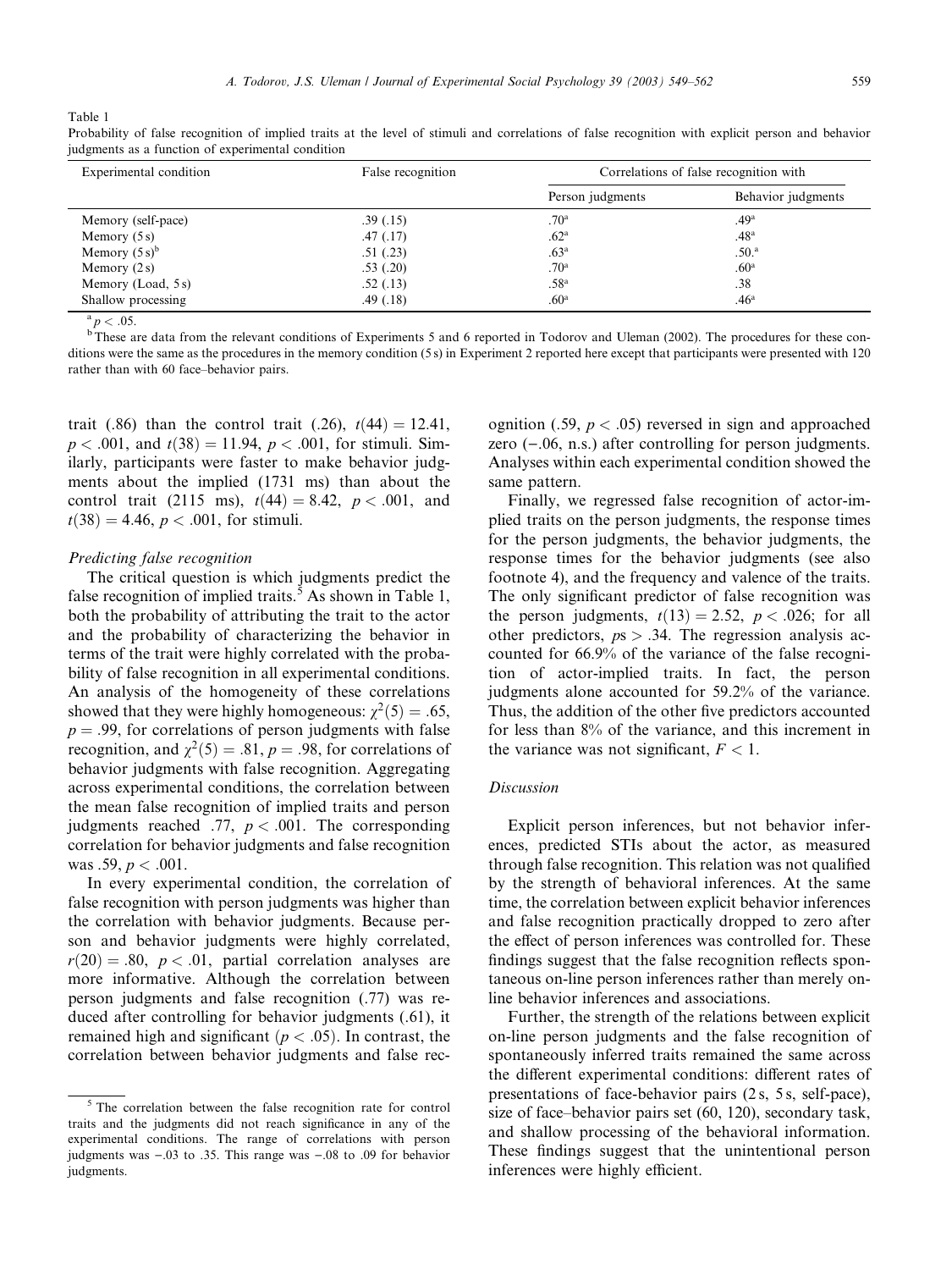Regression analyses showed that the strong relation between the probability of explicitly attributing traits to actors and the false recognition of the STIs could not be accounted for by additional variables such as the valence or the frequency of trait words. The only significant predictor of the false recognition of implied traits was the probability of attributing the trait to the actor.

The present findings extend those of Todorov and Uleman (2002). They found the same relations between explicit trait judgments of the actor and false recognition of implied traits. These relations are somewhat stronger in the current study, most likely because the procedures for measuring the actor judgments were more similar to the procedures used to assess STIs. Most importantly, the pattern was the same in both studies, although the analyses were conducted on completely different sets of face–behavior pairs and responses from different participants.

# General discussion

If participants associate an inferred trait with the actor, they should be more likely to falsely recognize this trait in the context of the actor than in a different context. That was the case across the three experiments reported here and across the six experiments reported in Todorov and Uleman (2002). In these experiments, participants were more likely to falsely recognize implied traits paired with actors' faces than implied traits randomly paired with familiar faces.

More important, the current studies showed that the process of binding STIs to actors is relatively independent of attentional resources. All three experiments used manipulations that depleted such resources and interfered with the strategic or controlled processing of the information. Although these manipulations—fast-pace of stimuli, shallow processing, and cognitive load—reduced the overall recognition accuracy of participants, they did not prevent binding STIs to actors' representations. Even when participants saw each face and behavior for only 2s, when they counted the nouns in each sentence, and when they rehearsed 6-digit numbers during the presentation of faces and behaviors, participants were more likely to falsely recognize actor implied than control traits. In fact, the only manipulation that reduced this effect was the shallow processing of the information while counting nouns. However, even in this condition the effect size was comparable to the effect sizes in the other conditions. The effect sizes across all five experimental conditions were substantial (mean  $r = .81$ ) and highly homogeneous,  $\chi^2(4) = 1.94$ ,  $p = .75$ .

Finally, Experiment 4 showed that explicit on-line person judgments, but not on-line behavior judgments, predicted false recognition of actor-implied traits, and that this relation was unaffected by different processing conditions. These findings suggest that these highly efficient spontaneous trait inferences were about the persons, not merely the behaviors.

# The automaticity of actor-linked STIs

The findings from the false recognition paradigm suggest that the process of binding unintentional inferences to persons' representation is automatic. The basic finding of higher false recognition of implied traits in the context of the actor generalizes across set-size of stimuli, processing time, and processing instructions. The effect was obtained for 36 (Todorov & Uleman, 2002, Experiments 1–4), 60, and 120 (Todorov  $&$  Uleman, 2002, Experiments 5  $\&$  6) face–behavior pairs. The effect was obtained for a 2-s presentation time per a face–behavior pair, and for 5s, 10s (Todorov & Uleman, 2002, Experiments 1–4), and self-paced presentations. The effect was obtained when participants memorized the information or processed the grammatical parts of the sentences. Finally, the effect was obtained when participants were engaged in a secondary task. These experiments show that the inference process is highly efficient and relatively independent of set-size of stimuli, processing time, and attentional resources.

Efficiency is only one dimension of automaticity. Other relevant dimensions include the intentionality of the process, the person's awareness of the process, and the controllability of the process (Bargh, 1994). As pointed out by Uleman (1999), intention is the one criterion that clearly distinguishes spontaneous inferences from controlled processes. STIs are by definition unintentional. Experiment 2, in which participants had a noun-counting goal that precluded even automatic impression formation goals, provides the strongest evidence that STIs in the false recognition paradigm are unintentional.

The current experiments did not directly address the other two dimensions of automaticity—awareness and controllability of the process. However, previous studies have provided evidence that spontaneous trait inferences can occur outside of one's awareness (Lupfer et al., 1990; Moskowitz & Roman, 1992; Newman & Uleman, 1990; Winter & Uleman, 1984). Further, as outlined in Todorov and Uleman (2002), a distinctive advantage of the false recognition paradigm is that the demands of the recognition task and making the inference act in opposite directions. Awareness of making inferences should reduce the likelihood of false recognition.

The controllability of linking STIs to actors was assessed by Uleman and Blader (2002; see also Uleman, Blader, & Todorov, in press). They used the process dissociation procedure introduced by Jacoby (1991; Jacoby, Toth, & Yonelinas, 1993; Jacoby, Yonelinas, & Jennings, 1997), to study the controlled and automatic components of the process of binding of STIs to actors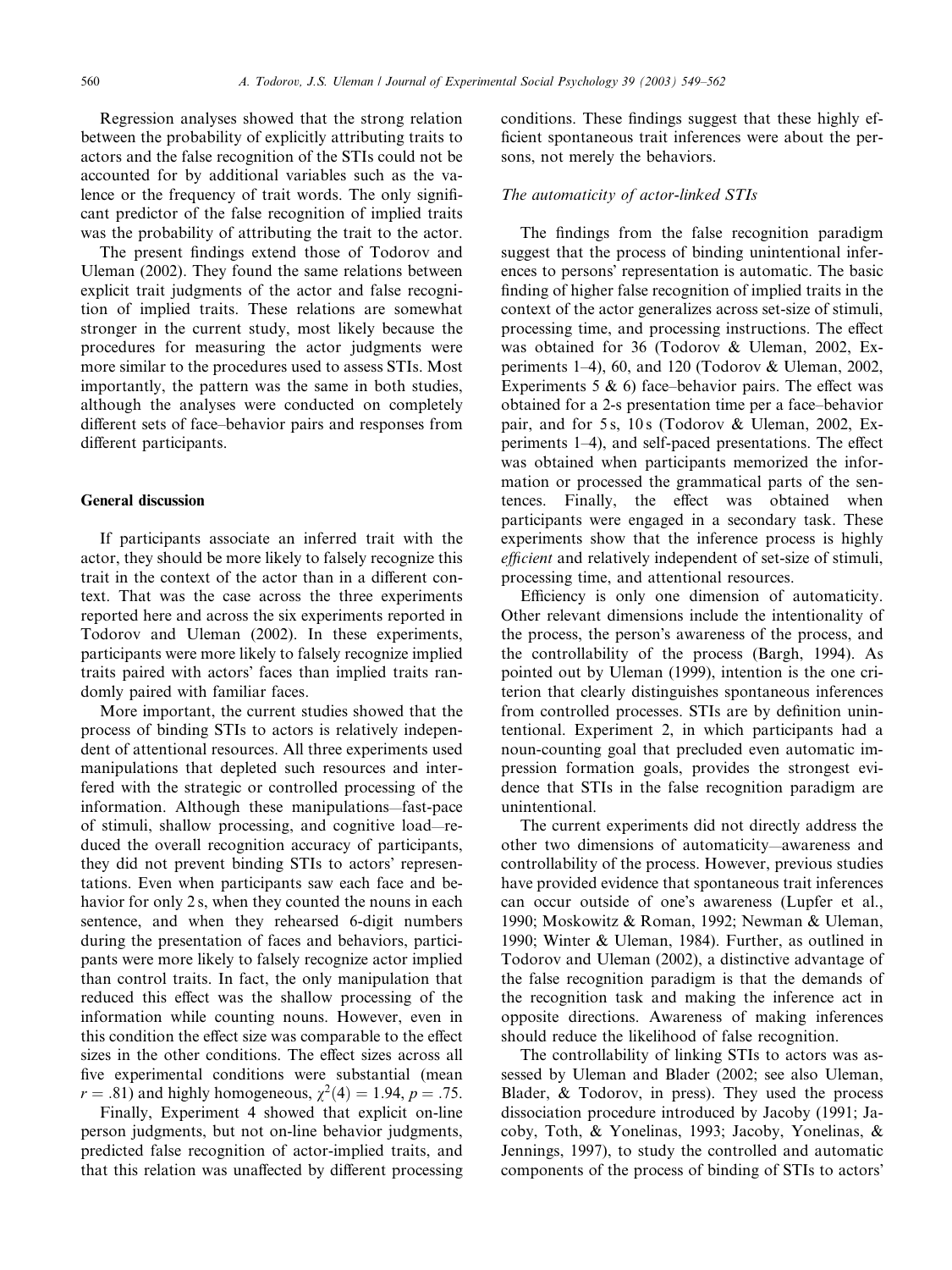representations. In the process dissociation procedure, participants are asked to either include or exclude the influence of prior information on their judgments. The difference between these conditions provides a measure of cognitive control. Once control is estimated, the model allows estimation of the contribution of automatic processes to the observed effects. Uleman and Blader modified the procedures of Carlston and Skowronskis (1994; Carlston et al., 1995) savings paradigm. On some trials, participants were told that the behavioral information was randomly paired with the people on the photos, and that they should not use this information in trait judgments of these people. On other trials, participants were told that the information was about the people in the photos, and that they should use it. Uleman and Blader (2002; see also Uleman, Blader, & Todorov, in press) found that controlled processes were practically eliminated by introducing a two-day delay between the study and judgment tasks, but that automatic processes continued to affect trait ratings.

The findings from Experiments 1, 2, and 3, as well as the findings from the above studies, suggest that much of the process of binding STIs to actors' representations can be characterized as automatic.

# The nature of STIs

Two experimental paradigms—savings and false recognition—have provided strong evidence that spontaneous trait inferences are bound to the actor's representation. However, as discussed earlier, the nature of these inferences has been ambiguous. It is possible that people make semantic inferences about the meaning of the behavior (e.g., Park, 1989) that get linked to the actor, but do not make trait inferences about the actor. For example, upon observing an honest behavior, people may infer merely that the actor performed an honest act rather than that the actor is an honest person. In Trope's words (Trope, 1986; Trope & Alfieri, 1997), people may not spontaneously go beyond the identification of the behavior.

The findings of Experiment 4 and the correlational findings reported in Todorov and Uleman (2002) provide the first clear evidence that the spontaneous inferences bound to the actor's representation are trait inferences about the actor. Explicit trait judgments of the actor were a strong predictor of the false recognition of implied traits in the context of the actor's face. Explicit behavior judgments were not, when actor judgments were partialled out. Moreover, the various experimental conditions did not affect this pattern. Even when participants had only 2s to look at the face and read the behavioral information, when they were engaged in a secondary task, and when they were presented with 120 new faces, the explicit on-line actor judgments predicted STIs. In fact, the actor judgments

accounted for almost 60% of the variance of the false recognition of implied traits across experimental conditions. In contrast, the behavior judgments were practically unrelated to the false recognition of implied traits after controlling for the effect of person judgments.

#### **Conclusions**

Even if we do not intend to make a person-judgment or to form a person impression, but simply attend to another person's behavior, this is sufficient to trigger inferences about the person. These inferences occur even if the behavior presentation is very brief, if we do not attend carefully to the meaning of the behavior, and if our attention is severely constrained by a secondary task. These inferences are about the person and have specific implications for our representation of that person.

#### References

- Bargh, J. A. (1990). Auto-motives: Preconscious determinants of social interaction. In E. T. Higgins, & R. M. Sorrentino (Eds.), Handbook of motivation and cognition: Foundations of social behavior (Vol. 2, pp. 93–130). New York: Guilford.
- Bargh, J. A. (1994). The four horsemen of automaticity: Intention, awareness, efficiency, and control as separate issues. In R. S. Wyer, & T. K. Srull (Eds.), Handbook of social cognition: Vol. 1, Basic processes (2nd ed., pp. 1–40). Hillsdale, NJ: Erlbaum.
- Bargh, J. A., & Barndollar, K. (1996). Automaticity in action: The unconscious as repository of chronic motives and goals. In P. M. Gollwitzer, & J. A. Bargh (Eds.), The psychology of action: Linking cognition and motivation to behavior (pp. 457–481). New York: Guilford.
- Bargh, J. A., & Thein, R. D. (1985). Individual construct accessibility, person memory, and the recall-judgment link: The case of information overload. Journal of Personality and Social Psychology, 49, 1129–1146.
- Bassili, J. N. (1989). Traits as action categories versus traits as person attributes in social cognition. In J. N. Bassili (Ed.), On-line cognition in person perception (pp. 61–89). Hillsdale, NJ: Erlbaum.
- Carlston, D. E., & Skowronski, J. J. (1994). Saving in the relearning of trait information as evidence for spontaneous inference generation. Journal of Personality and Social Psychology, 66, 840–856.
- Carlston, D. E., Skowronski, J. J., & Sparks, C. (1995). Savings in relearning: II. On the formation of behavior-based trait associations and inferences. Journal of Personality and Social Psychology, 69, 420–436.
- Craik, F. I. M., & Lockhart, R. S. (1972). Levels of processing: A framework for memory research. Journal of Verbal Learning and Verbal Behavior, 11, 671–684.
- Craik, F. I. M., & Tulving, E. (1975). Depth of processing and the retention of words in episodic memory. Journal of Experimental Psychology: General, 104, 269–294.
- Francis, W. N., & Kucera, H. (1982). Frequency analysis of English usage: Lexicon and grammar. Boston: Houghton Miffin Company.
- Gilbert, D. T., & Malone, P. S. (1995). The correspondence bias. Psychological Bulletin, 117, 21–38.